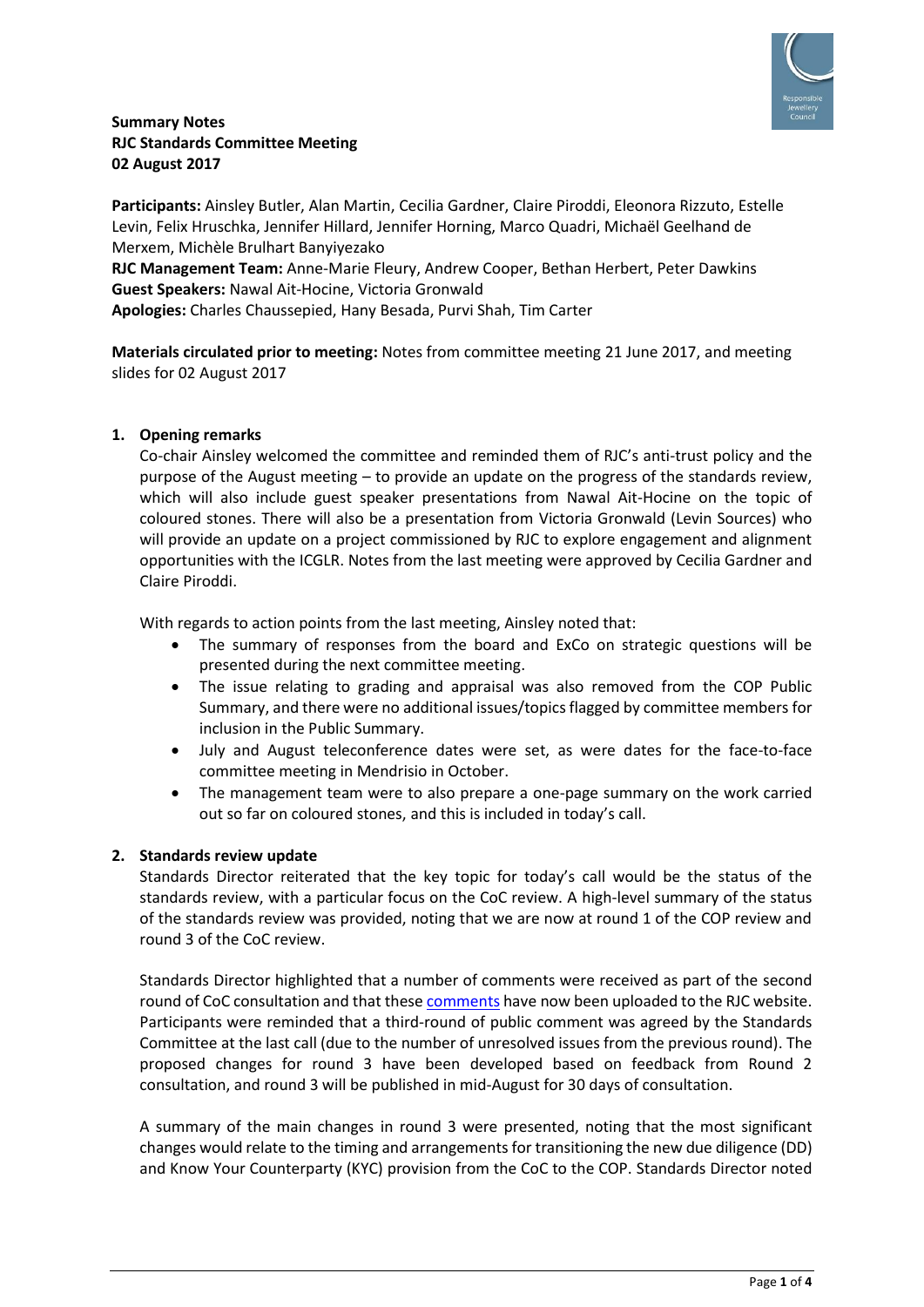that significant concerns were raised on the proposal to add the new DD & KYC provision as an interim bolt on to the COP, since this does not provide sufficient opportunities for consultation on what due diligence should look like for the whole jewellery supply chain in the COP. In round 3, the new approach will therefore be to proceed with changes to the DD & KYC requirements of the CoC standard as part of the CoC review (for gold and PGM only) and to develop the COP provision on due diligence for all materials in RJC's scope (diamonds, gold, PGM, coloured stones) as part of the COP review. Once the COP requirements are developed, the relevant CoC provisions will be removed from the CoC to avoid duplication.

One committee member emphasised the need to have strong references and links to the OECD Due Diligence Guidance in RJC's COP, highlighting how a wide spectrum of industries are recognising this guidance as best practice. The member also raised concerns about the 'tentative' language (with many qualifiers) that is being used to describe RJC's intention to align with and reference the OECD guidance. This view was also supported by another participant who strongly objected to any measures that might distance the RJC and its standards from the OECD guidance.

A point was also raised relating to the Kimberley Process (KP) definition of conflict, noting the narrow KP interpretation and the concern that RJC members could select which definition they would like to use (KP or OECD). In response to this, one member said that the due diligence process (with its broad scope of risks) in fact 'subsumes' the KP definition of conflict so it is not a question of choosing one definition or another.

Standards Director noted that there are differing views amongst stakeholders as to the level of direct reference that should be made to the OECD Guidance. She pointed out that from consultation carried out in India and Antwerp earlier this year, there is support for developing a COP provision on due diligence and broad agreement with the five steps for due diligence outlined in the OECD Guidance. The issue is therefore more about the level of direct reference to the OECD rather than about whether to include due diligence and the 5 step framework in the COP or not.

She also noted that the COP has an existing provision requiring adherence to the KP and System of Warranties (COP 27) and that the introduction of a new due diligence provision is not intended to replace or change the KP requirement. Due diligence is a business practice that requires looking at a broad scope of risks, including conflict, but also Human Rights, child labour, illicit sourcing risks, etc. This is why due diligence is being proposed as a separate provision in the standard with the scope of risks to be included to be defined in both the CoC and COP standard.

Standards Director agreed that this is an important topic, and noted this as an additional reason to fully consult on this as part of the COP review.

Two committee members requested that the RJC share a list of arguments for not directly referencing the OECD guidance for all materials within the COP scope, so that this can be discussed and considered further by the Standards Committee. The Standards Director indicated that all comments which were received are in the Comment Report from round 2 and are on the website (Click here to [download](http://www.responsiblejewellery.com/files/Comment-report-on-round-2-consultation-RJC-CoC-Review_Final-1.pdf)). The fact that these comments can be submitted anonymously was highlighted by some committee members as a deterrent to dialogue on this question.

Another member stated that the use of wording relating to the OECD was a sensitive topic, and that it was appropriate for the RJC to take care when making any direct references to it, but the guidelines and steps put forward by the OECD are not in themselves something that is being objected to. Standards Director suggested that the committee pick up on the question of OECD reference further as we progress with the COP review.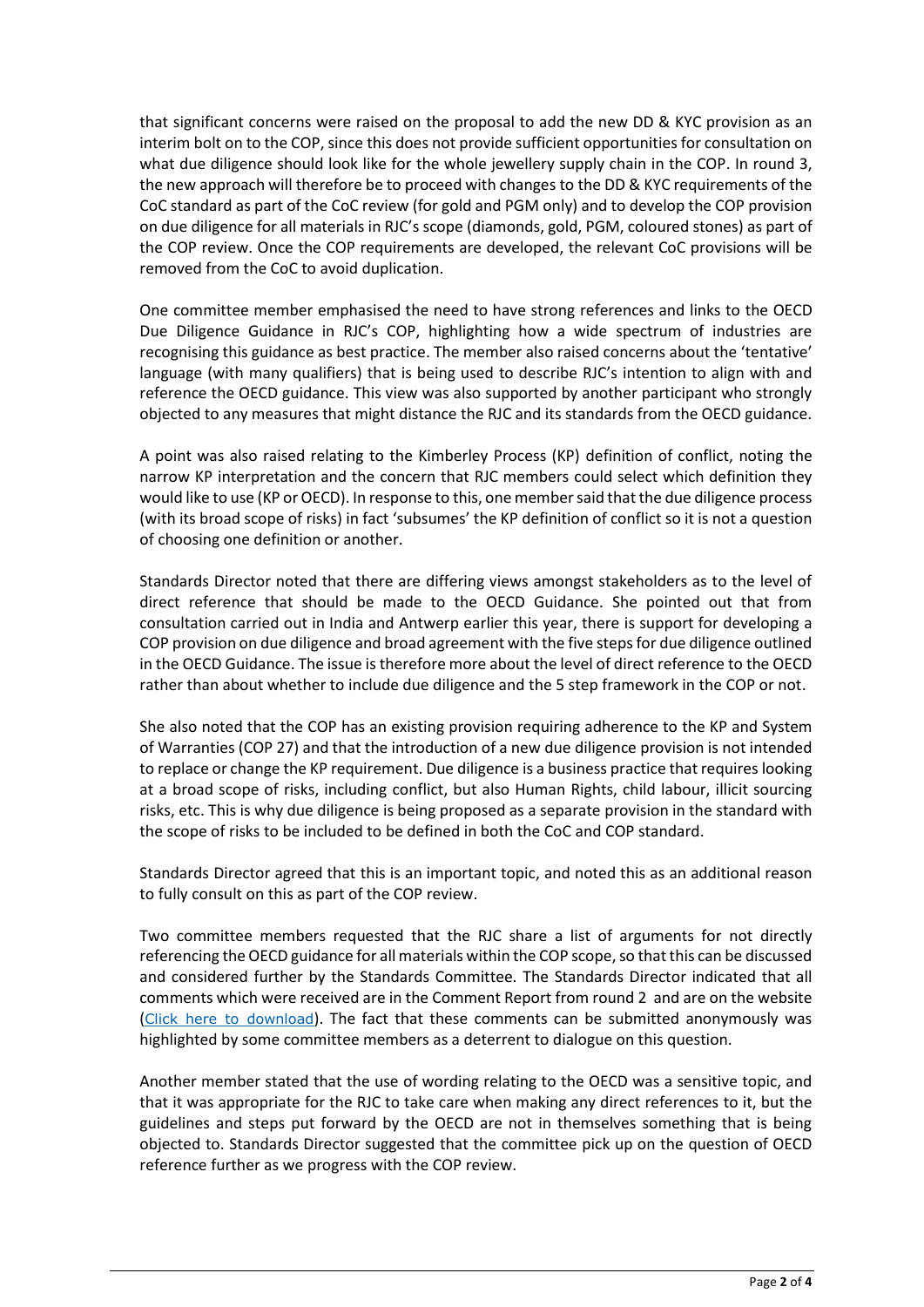Committee members were then updated on changes to the eligibility criteria for recycled material under the CoC, noting that considerable push back on the proposal to include bullion bank gold as an eligible source of recycled material was received. As a result, this has been removed from round 3. It was noted that the objections to including bullion bank gold related to the fact that the majority of this gold originates from mined, not recycled sources. There were therefore concerns on the ability of refiners to differentiate recycled sources from bullion bank gold.

Other comments from round 2 on recycled material were in support of the proposal to include ewaste as eligible recycled material, but noting that the proposed approach was overly complex. As a result, the revised approach for round 3 is to split eligible recycled material into two categories - high value material (i.e. jewellery products) and lower value industrial material (i.e., e-waste, catalysts etc). One committee member suggested that the example of 'bars' listed under the 'high value' category should be clarified as not including bullion bank bars.

Standards Director then presented a summary of the material that will be sent out for round 3, noting that this would include two documents: a summary of the changes since round 2; and the revised standard with detailed guidance sections relating to the major amendments. Committee members were remined of the intention to have a final version of the CoC standard for approval at the October face-to-face meeting.

Standards Director next provided a brief update on the COP review process, noting that the Public Summary for round 1 was published on the RJC website and circulated to stakeholders on 10<sup>th</sup> July. Committee members were given a high-level overview of the various projects and activities that are now underway as part of that review (both in-house and with external consultants). One member from the diamond industry noted that they are carrying out consultation with their own constituency on the COP in August, and committed to sharing the outcomes with the RJC secretariat.

The member inquired as to whether audit practices will also be within the scope of the COP review. Standards Director clarified that changes to the assurance process are not within the scope of the COP review, unless this is required as a result of changes to any of the provisions. However, she did emphasise that feedback on assurance questions is welcomed as the assurance approach will need to be updated in a separate process.

# **3. Coloured stones**

Standards Director introduced the first guest speaker, Nawal Ait-Hocine, who has been active in RJC circles for many years. Nawal has been working to develop the expansion of the COP material scope to include coloured stones. Committee members were reminded that in 2016 the RJC board approved the move to include coloured stones within the COP scope, and that since then there had been engagement with stakeholders (via webinars and meetings) to further develop the thinking and strategy behind this.

Nawal presented an overview of engagement on coloured stones, noting a number of events and workshops. The particular issues related to the coloured stones supply chain (e.g. ASM) were also summarised. Nawal confirmed that a draft of the requirements for coloured stones will be prepared by the end of September this year for consultation before inclusion in the COP ('draft 0'). This will be shared with the Standards Committee, potentially at the face-to-face meeting in October. The draft will then be included in the full COP proposed changes document that will be released for public consultation in Q1 2018. Standards Director reiterated that the inclusion of coloured stones in the COP will not result in major changes to the COP. The schedule for additional